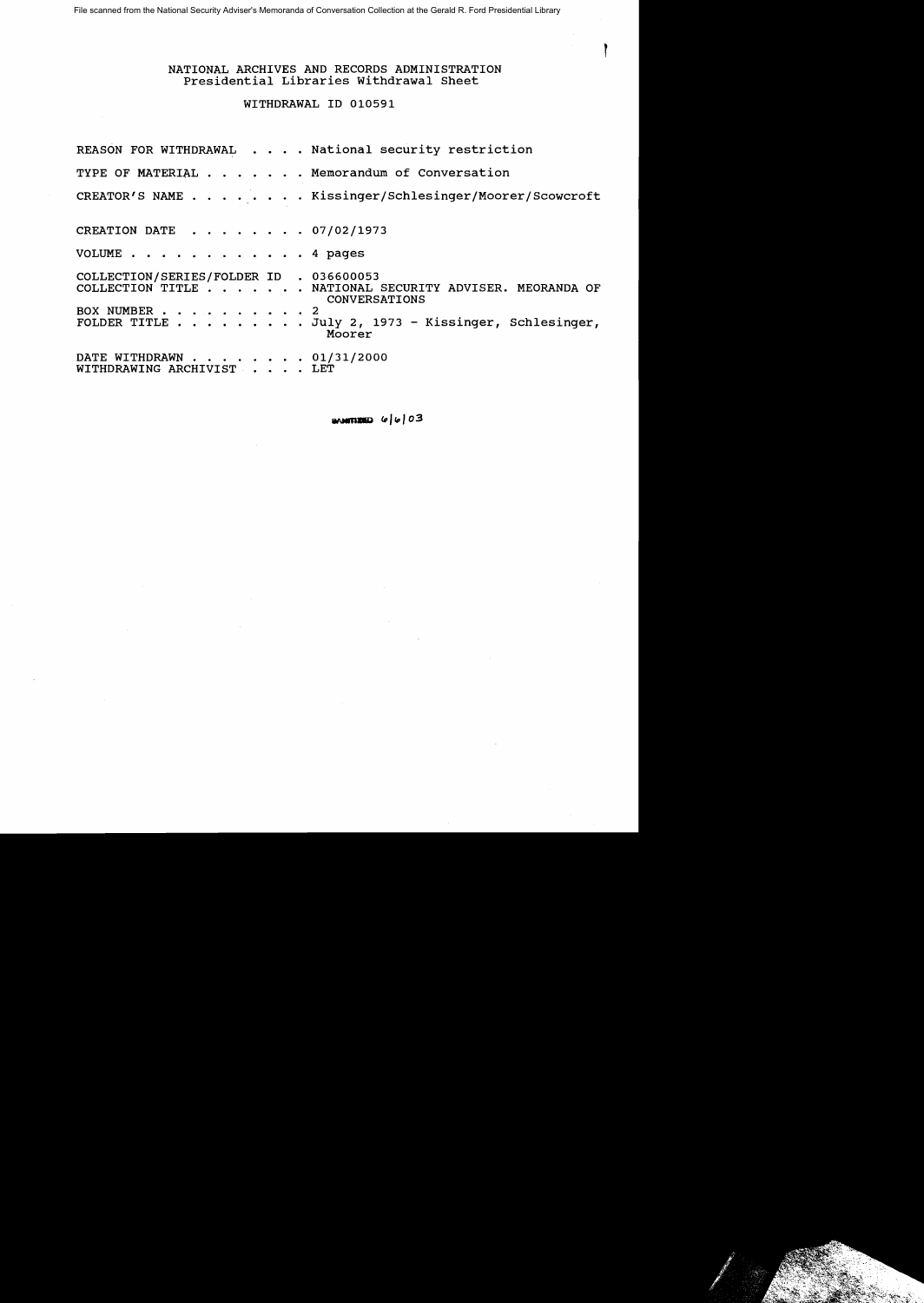MEMORANDUM

# Scountt fil.

#### THE WIIITE HOUSE

#### WASHINGTON

#### **SEGRET/NODIS/XGDS**

## MEMORANDUM OF CONVERSATION

PARTICIPANTS:

Dr. Henry A. Kissinger, Assistant to the President for National Security Affairs Dr. James R. Schlesinger. Secretary of Defense Admiral Thomas H. Moorer, Chairman, Joint Chiefs of Staff Major General Brent Scowcroft, Deputy Assistant

to the President for National Security Affairs

DATE AND TIME:

Monday, July 2, 1973

PLACE:

Western White House San Clemente. California

Kissinger: An attack on NATO would lead to a collapse.

Schlesinger: I agree.

Kissinger: Our military are afraid the budget will be affected by having less than 90 days' defense.

The Europeans fear some dark design. The Europeans fear that we might say we almost have a conventional defense.

Schlesinger: Our NATO leaders tell Congress we can't last two days..

This leads Symington to say: what's the use?

Kissinger: Either extreme is disastrous.

[Mentioned the Poseidon and people coming].

On China, there is more than a 50 percent chance of a Soviet attack.

-- Spey engines.

-- Little group to consider U.S. and Soviet options.

DECLASSIFIED . E.O. 12958 Sec. 3.6 With PORTIONS EXEMPTED E.O. 12958 Sec. 1.5 (c)

Me 01-121 #27: DOO ltr1211101 CIA ltr 123/02 state in. 8/20102 NARA Date 6/6/03 del.



Henry A. Kissinger CLASSIFIED BY EXEMPT FROM GENERAL DECLASSIFICATION SCHEDULE OF EXECUTIVE ORDER 11652 EXEMPTION CATEGORY 5(B) (1, 3) AUTOMATICALLY DECLASSIFIED ON Imp. to det.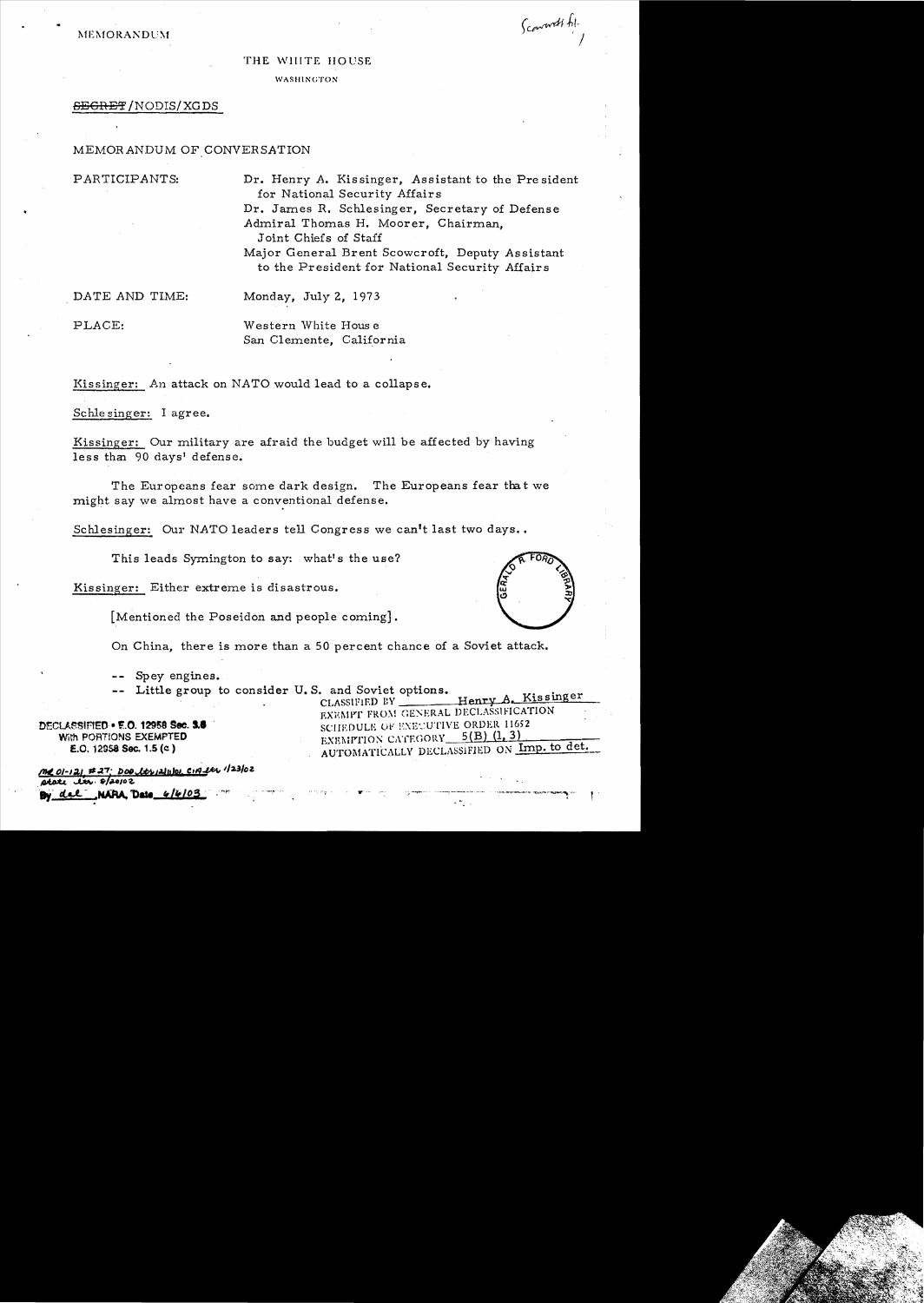#### <del>SEGRET</del> /NODIS/XGDS 2

..

Schlesinger: The NATO bureaucracy will resist any change.

We can work better bilaterally.

Kissinger: Defense is not doing any strategic planning.

- -- We ought to have a long-range anti-submarine missile.
- -- If we don't want SCAD, let's get something for it.

-- Fulbright wants to lose South Vietnam.

-- The only Chinese interest in us is if we can help. Otherwise they will turn a sharp left and capture the world Communist movement.

 $[\,$  Admiral Moorer came in at 10:05 a.m.  $]$ 

Kis singer: Explained possibility of Soviet attack on China.

We want a maximum effort in Cambodia.

Moorer: Gave a plan for Cambodia.

rer Gave a plan for Cambodia.<br>
2. North Vietnamese supply routes 3. Build-up FANK

Increase B-52 to 60 tank trucks.

Kissinger: We'll have a WSAG Monday -- principals only. On what can we do under new conditions in Southeast Asia.

There's a State paper on transferring equipment from South Vietnam to U. S. to Cambodia. (Is it prohibited by Articles 7 and 20?) Get this paper cleared from State.

[The meeting broke and reconven ed]•.

SEGRET/NODIS/XGDS

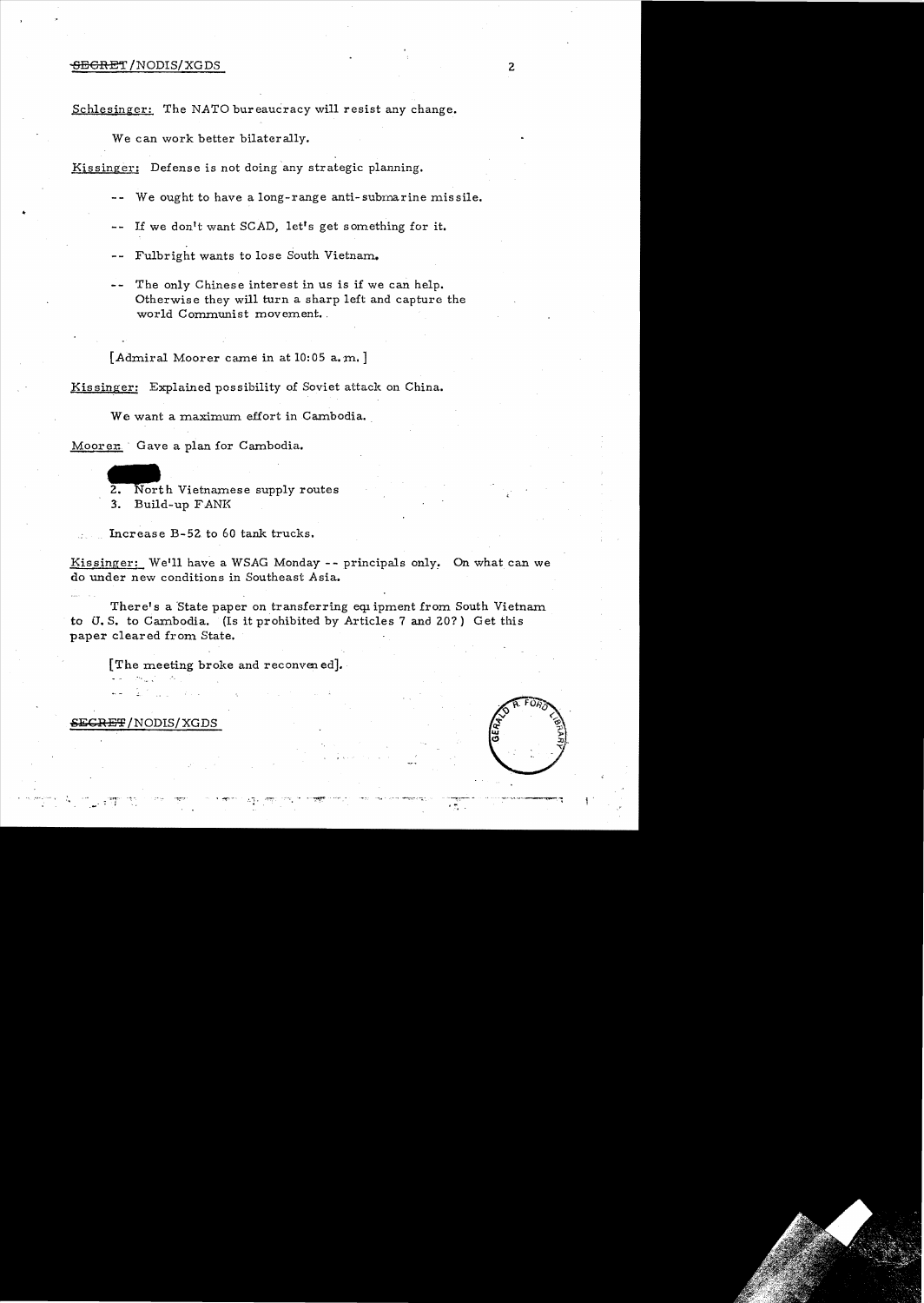#### §~GRET /NODIS/XGDS 3

Moorer:  $B-52' s$  to 60.

Lift restrictions on B-52s daytime South of Phnom Penh.

T-28 supply.

Get tank trucks.

Other equipment.

The North Vietnamese want a great deal of extra equipment for minesweeping. We have said no.

Kissinger: Stonewall for now. Tell them it depends on their execution of understandings with which Le Duc Tho is familiar.

Moorer: How about reducing B-52s in Guam?

Kissinger: I will think about it overnight.

Moorer: 20 targets with 39 aircraft.

33 targets with 60 aircraft.

Phasedown of DOD civilians. They should be out by 31 January.

Kissinger: Make two plans -- reasonable one, and one for getting them . out in January.

We now must give attention to bolstering the morale of South. Vietnam.

Give maximum equipment to South Vietnam. Get a mission out there to see what they need. Send Weyand out. Look at Cambodia also. Don't give  $f_{\text{v}}$ them [the GVN] the feeling we have abandoned them.

this computer on the section common Moorer: Reconnaissance. Arthur and the German

Schlesinger: It's prohibited after 15 August in Southeast Asia.

k estezzionen. Kissinger: Look at it again.



\_SEGRE'P/NODIS/XGDS **... -**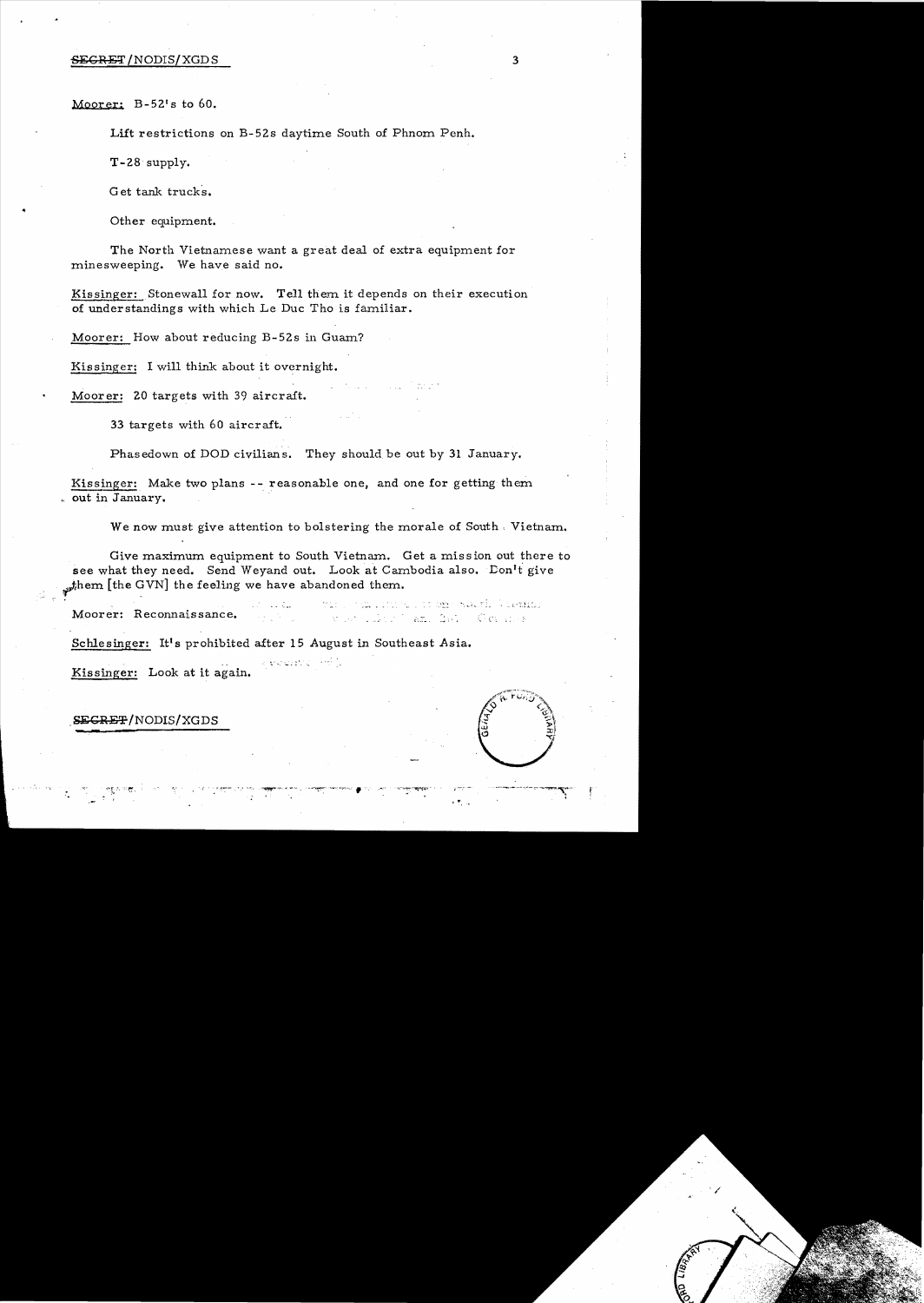## SEGRET/NODIS/XGDS

Moorer: I mean worldwide reconnaissance.

Kissinger: Libyan missions -- keep at two per month.

Moorer: NSC stopped them.

Kissinger: Cuba -- okay.

We must give South Vietnam a mining capability.

Schlesinger: We should give them a landing capacity against the North also. Kissinger: Okay.

Is Martin in Saigon yet? I want to talk to him if he ha'sn't left yet.

الانتقال المرات.<br>المملكة المرات

# $\overline{\text{SEGRET}}$ /NODIS/XGDS